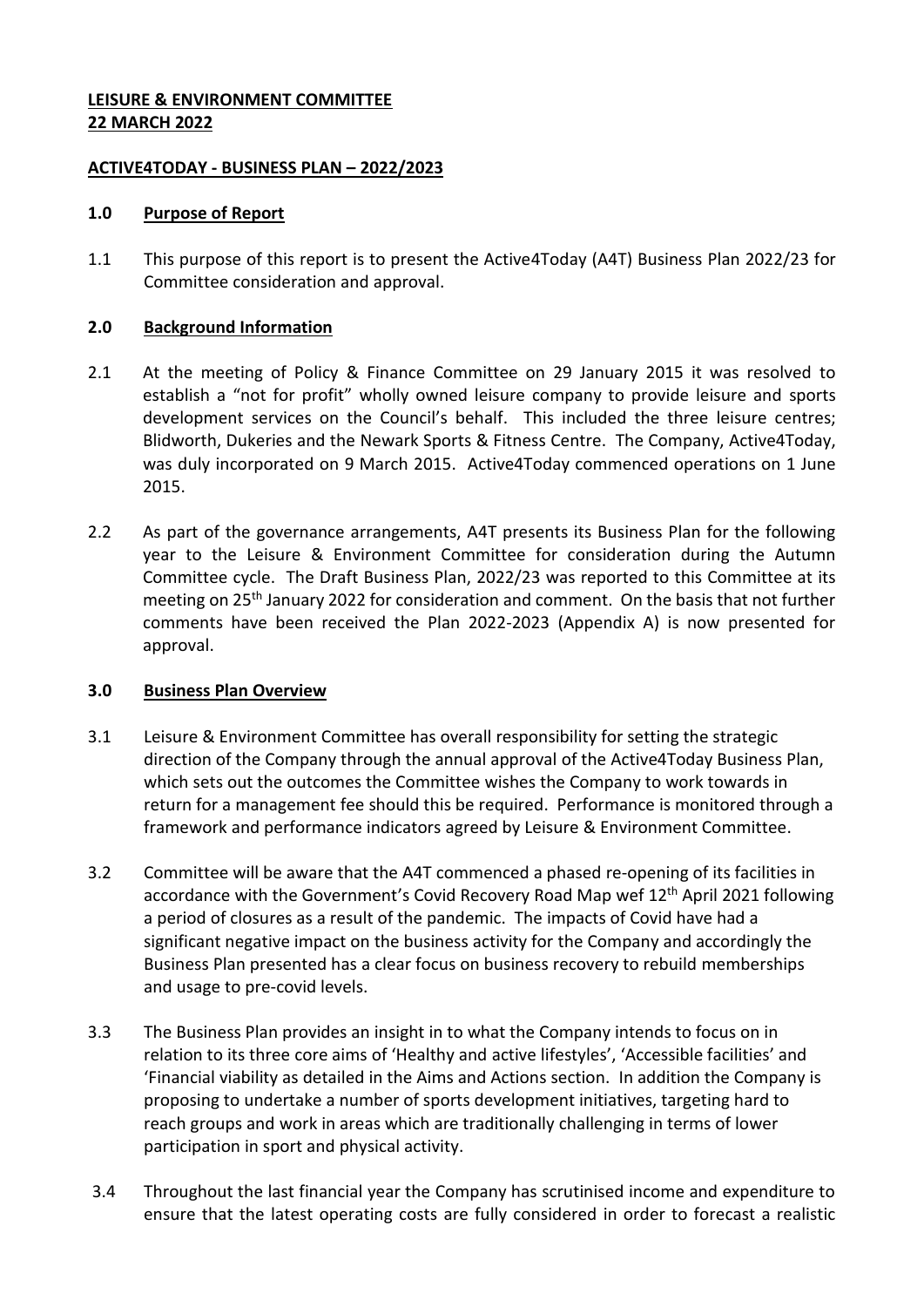proposal for the 2022-2023 budget. In addition assumptions have been made when compiling this budget which includes:

- Covid-19 restrictions not changing from the present position;
- Cost of living increases for salaries not increasing over the estimated 2%;
- Memberships continuing on the current trajectory, which is intrinsically linked to Covid-19;
- All facilities continuing to be available for operations;
- Utilities estimates being within the parameters expected;
- Pensions continuing at their current rate and not increasing further; and
- National insurance and VAT remaining the same as the current costs.
- 3.5 In view of the above, A4T are forecasting a management fee for the 2022/2023 financial year of £500k, to support its operations including its Covid recovery activities. This amount contains a combined management fee, taking account of Southwell Leisure Centre joining the Company. This figure includes £174k of pension costs associated with the pooling agreement and the increased costs associated with the Southwell Leisure Centre employees.
- 3.6 This forecasted figure supports the operations of four leisure centres and the sports development team, which members will be aware, brings no income into the Company, with the exception of grant funding, which is specifically attributed to the projects it supports. The sports development team however, contribute to the exceptionally important social benefits within the district, directly supporting hard to reach individuals and organisations and promoting the benefits of an active and healthy lifestyle.

## **4.0 Equalities Implications**

4.1 The business plan and performance framework includes a range of measures that demonstrate work in progress to improve inequalities in sports and leisure participation. However, price increases which have been set out in the business plan may have an impact on those on lower income, however, further support is provided to various groups and individuals, through the inclusivity strategy. All information will continue to be available in a number of formats in line with A4T's access requirements and its commitment to support the principles of equalities and diversity as set out in its Equality Policy.

#### **5.0 Digital Implications**

5.1 The Company already uses multiple digital solutions in the performance of its operations. Moving forwards A4T will work closely with the Council's ICT team to develop further digital solutions as deemed appropriate to ensure that customers are assisted in self-serve as far as is reasonably practicable in order to meet the Council's Digital Agenda and Local Digital Declaration.

#### **6.0 Financial Implications FIN21-22/9916**

6.1 The Company are forecasting an overall requirement of £500,000 for the 2022/23 financial year, which includes a budgeted transfer to reserves of £50,000 in order to continue to rebuild the Company's reserve position. This budget provision is included in the 2022/23 NSDC General Fund budget.